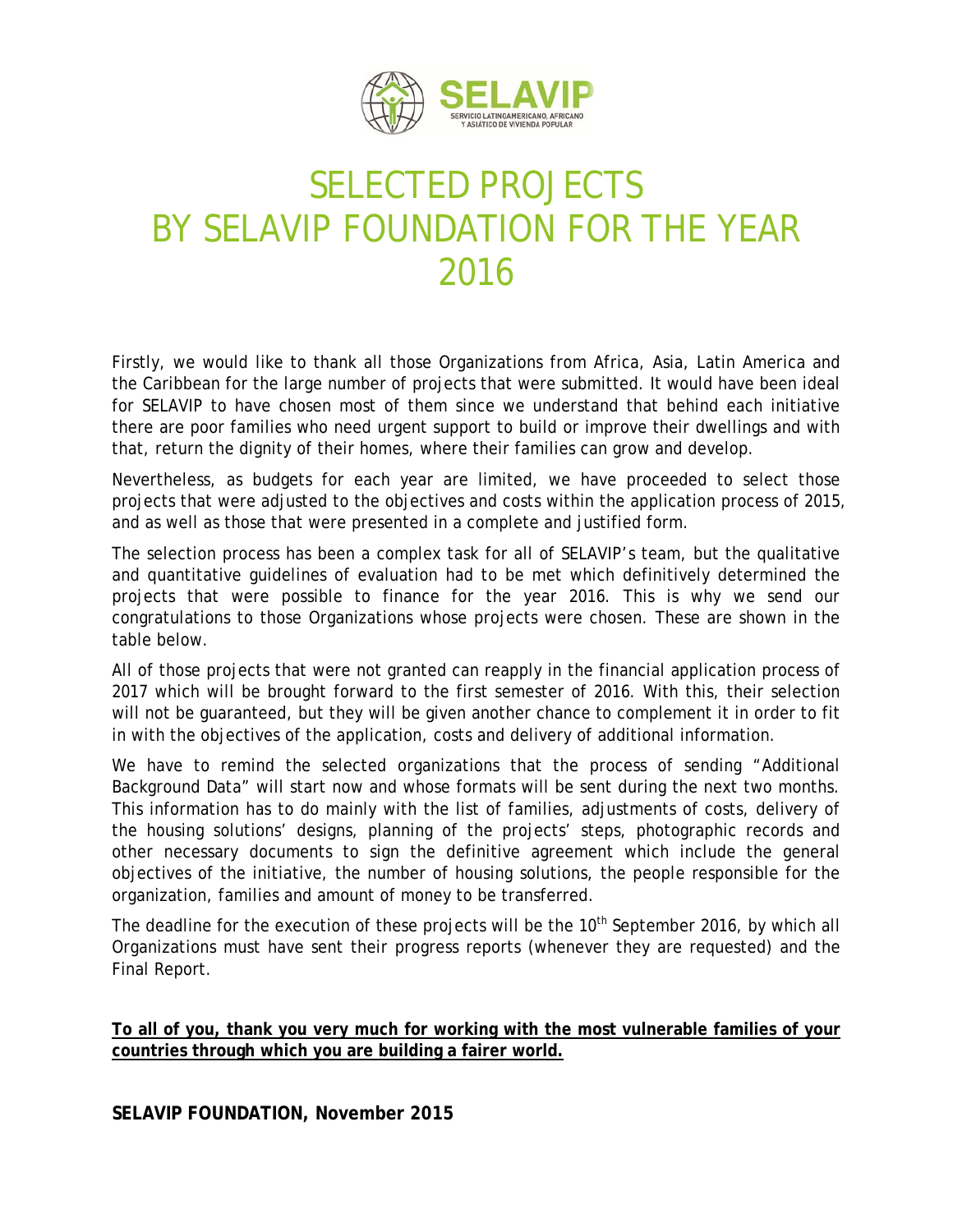

## **LIST OF SELECTED PROJECTS BY SELAVIP APPLICATION PROCESS 2015 – EXECUTION OF PROJECTS 2016**

| $N^{\circ}$             | <b>ZONE</b>    | <b>COUNTRY</b>     | <b>NGO</b>                                                                                    | <b>TYPE OF PROJECTS</b>             |
|-------------------------|----------------|--------------------|-----------------------------------------------------------------------------------------------|-------------------------------------|
| 1                       | <b>AFRICA</b>  | Camerún            | <b>National Organization for</b><br><b>Progress Developers (ONPP)</b>                         | <b>Home Extention</b>               |
| $\mathbf{2}$            | <b>AFRICA</b>  | Camerún            | <b>ACTION FOR THE NEEDY</b>                                                                   | <b>New Housing</b>                  |
| 4                       | <b>AFRICA</b>  | D.R. Of Congo      | <b>EALE - HAD</b>                                                                             | <b>RENOVATION</b>                   |
| 3                       | <b>AFRICA</b>  | Etiopía            | <b>Ethiopian Catholic Church Social</b><br>and Development Commission -<br>Robe (ECS -SADCOR) | New Housing +<br>Renovation         |
| 5                       | <b>AFRICA</b>  | <b>South Sudan</b> | <b>GREDA</b>                                                                                  | <b>New Housing</b>                  |
| 6                       | <b>AFRICA</b>  | <b>Sud Africa</b>  | Ikhayalami Development<br><b>Services 2</b>                                                   | <b>New Housing</b>                  |
| $\overline{\mathbf{z}}$ | <b>AMERICA</b> | Argentina          | <b>MADRE TIERRA</b>                                                                           | <b>SANITATION</b><br><b>SYSTEMS</b> |
| 8                       | <b>AMERICA</b> | <b>Bolivia</b>     | <b>PROCASHA</b>                                                                               | <b>New Housing</b>                  |
| 9                       | <b>AMERICA</b> | <b>Bolivia</b>     | <b>TECHO</b>                                                                                  | <b>New Housing</b>                  |
| 10                      | <b>AMERICA</b> | <b>Brasil</b>      | <b>ARCHIVE</b>                                                                                | <b>SANITATION</b><br><b>SYSTEMS</b> |
| 11                      | <b>AMERICA</b> | <b>Chile</b>       | <b>FUNDACIÓN VIVIENDA</b>                                                                     | <b>New Housing</b>                  |
| 12                      | <b>AMERICA</b> | <b>Ecuador</b>     | <b>TECHO</b>                                                                                  | <b>New Housing</b>                  |
| 13                      | <b>AMERICA</b> | <b>El Salvador</b> | <b>FUNDASAL</b>                                                                               | Renovation                          |
| 14                      | <b>AMERICA</b> | Guatemala          | <b>ISMUGUA</b>                                                                                | <b>New Housing</b>                  |
| 15                      | <b>AMERICA</b> | Guatemala          | <b>CONSTRUCASA</b>                                                                            | <b>New Housing</b><br>+Toilets      |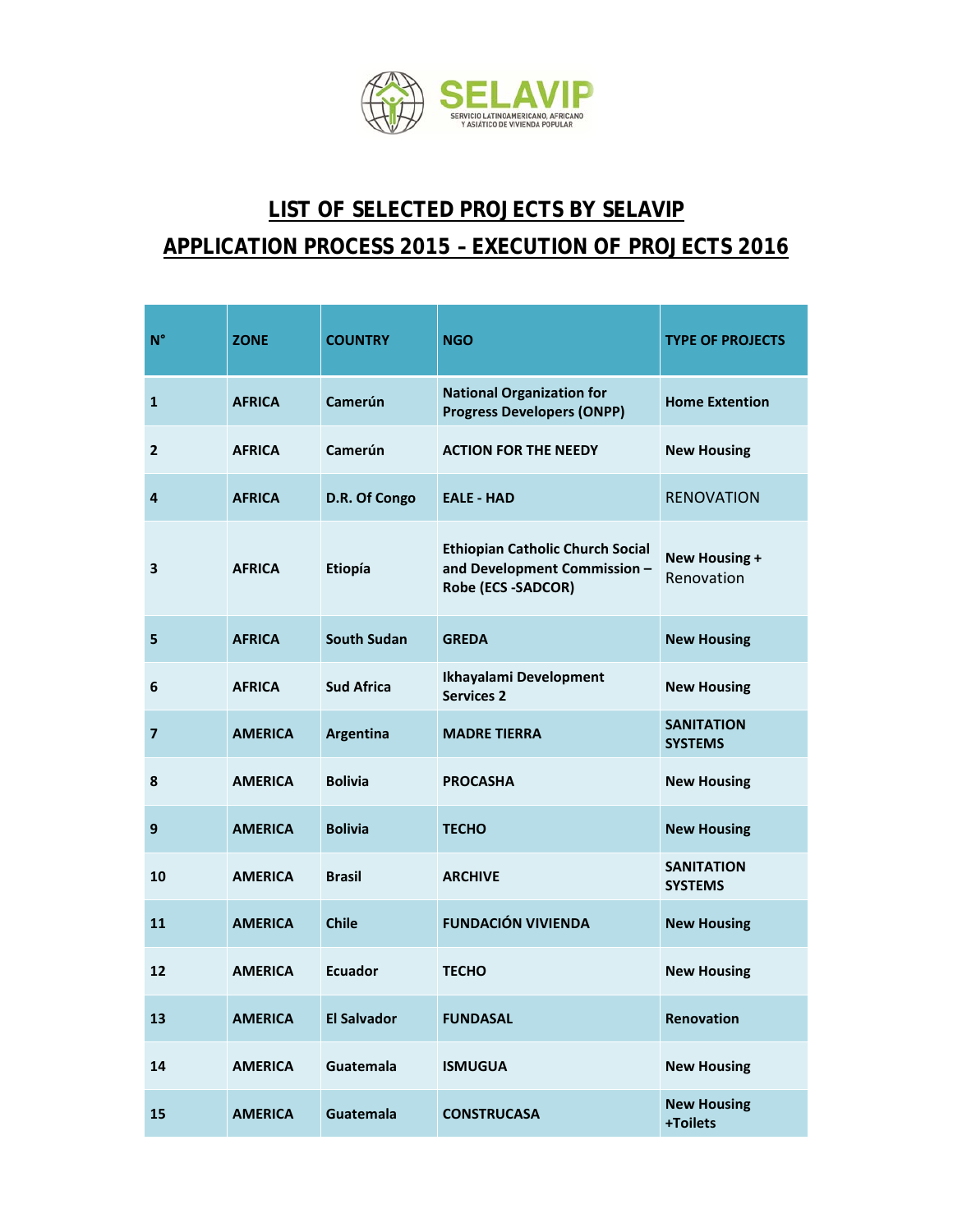

| 16 | <b>AMERICA</b> | Haití                          | <b>AMERICA SOLIDARIA</b>                      | <b>SANITATION</b><br><b>SYSTEMS</b> |
|----|----------------|--------------------------------|-----------------------------------------------|-------------------------------------|
| 17 | <b>AMERICA</b> | Haití                          | <b>TECHO</b>                                  | <b>New Housing</b>                  |
| 18 | <b>AMERICA</b> | <b>Mexico</b>                  | <b>COCIT</b>                                  | New housing +<br>Renovation         |
| 19 | <b>AMERICA</b> | Panamá                         | <b>VIANNEY</b>                                | <b>New Housing +</b><br>Renovation  |
| 20 | <b>AMERICA</b> | Paraguay                       | <b>TECHO</b>                                  | <b>New Housing</b>                  |
| 21 | <b>AMERICA</b> | Perú                           | <b>CENCA</b>                                  | <b>New Housing</b>                  |
| 22 | <b>AMERICA</b> | Perú                           | <b>LURIN-DESCO</b>                            | <b>New Housing</b>                  |
| 23 | <b>AMERICA</b> | Perú                           | <b>MORAY</b>                                  | Regularización<br><b>Terrenos</b>   |
| 24 | <b>AMERICA</b> | República<br><b>Dominicana</b> | ASF-E                                         | <b>New Housing +</b><br>Renovation  |
| 25 | <b>AMERICA</b> | <b>Uruguay</b>                 | <b>TECHO</b>                                  | <b>New Housing</b>                  |
| 26 | <b>ASIA</b>    | <b>Bangladesh</b>              | <b>DHARA</b>                                  | <b>New Housing</b>                  |
| 27 | <b>ASIA</b>    | <b>Cambodia</b>                | Manna4Life                                    | <b>SANITATION</b><br><b>SYSTEMS</b> |
| 28 | <b>ASIA</b>    | Cambodia                       | <b>Sahmakum Teang Tnaut (STT)</b>             | Renovation+ bridge                  |
| 29 | <b>ASIA</b>    | India                          | <b>RGT</b>                                    | <b>New Housing</b>                  |
| 30 | <b>ASIA</b>    | India                          | <b>JCTSSS</b>                                 | <b>New Housing</b>                  |
| 31 | <b>ASIA</b>    | India                          | <b>CSSS</b>                                   | <b>New Housing</b>                  |
| 32 | <b>ASIA</b>    | India                          | <b>ESSS</b>                                   | Renovation                          |
| 33 | <b>ASIA</b>    | India                          | <b>LEADS</b>                                  | <b>New Housing</b>                  |
| 34 | <b>ASIA</b>    | India                          | <b>CostTrust</b>                              | <b>New Housing</b>                  |
| 35 | <b>ASIA</b>    | India                          | <b>VISHWA SHANTHI VIKAS</b><br><b>SAMITHI</b> | <b>New Housing</b>                  |